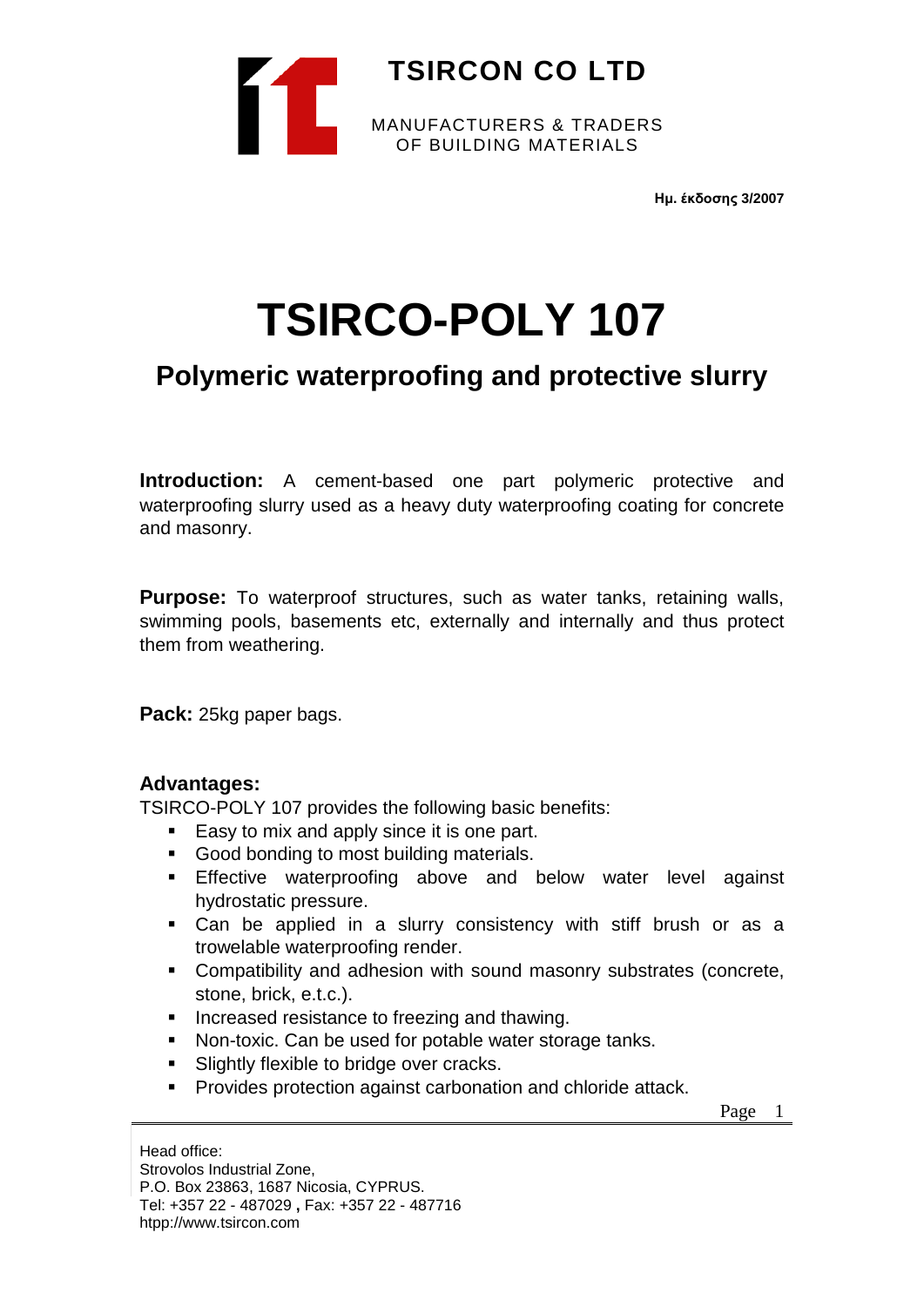

- Applied with a fibre mesh, it will give extra strength and durability
- Apart from protection and waterproofing it also provides smoothening of surfaces if used in adequate thickness.
- Can be used as a repair material, part of the Tsirco Repair System.

## **Properties:**

Colour: Grey when mixed Pot life: 30 minutes at 20°C Bond strength at 28 days: Approx.3 N/mm<sup>2</sup> at 20 $^{\circ}$ C.

**Where to use:** TSIRCO-POLY 107 as exterior and interior waterproofing slurry for concrete, concrete blocks, brick, stone and other building materials. It can be used above and below water level as a crack sealer, repair mortar and has excellent resistance to freezing and thawing. It finds application in the following structures:

- **Nater reservoirs**
- **Tunnels**
- **Swimming pools**
- Basements and cellars
- Retaining walls
- **Industrial Floors**
- $e$ tc.

## **How to use:**

#### **1. Preparation**

The surface to be treated must be clean and free from any loose particles and other contaminants such as oil, grease, dust. e.t.c. Where the substrate is steel or other metal surface, any scale, rust, oil and grease should be removed. Repair all cracks and fill any cavities using TSIRCO-POLY 122/122L or any other material from our recommended range of products, prior to the application of TSIRCO-POLY 107.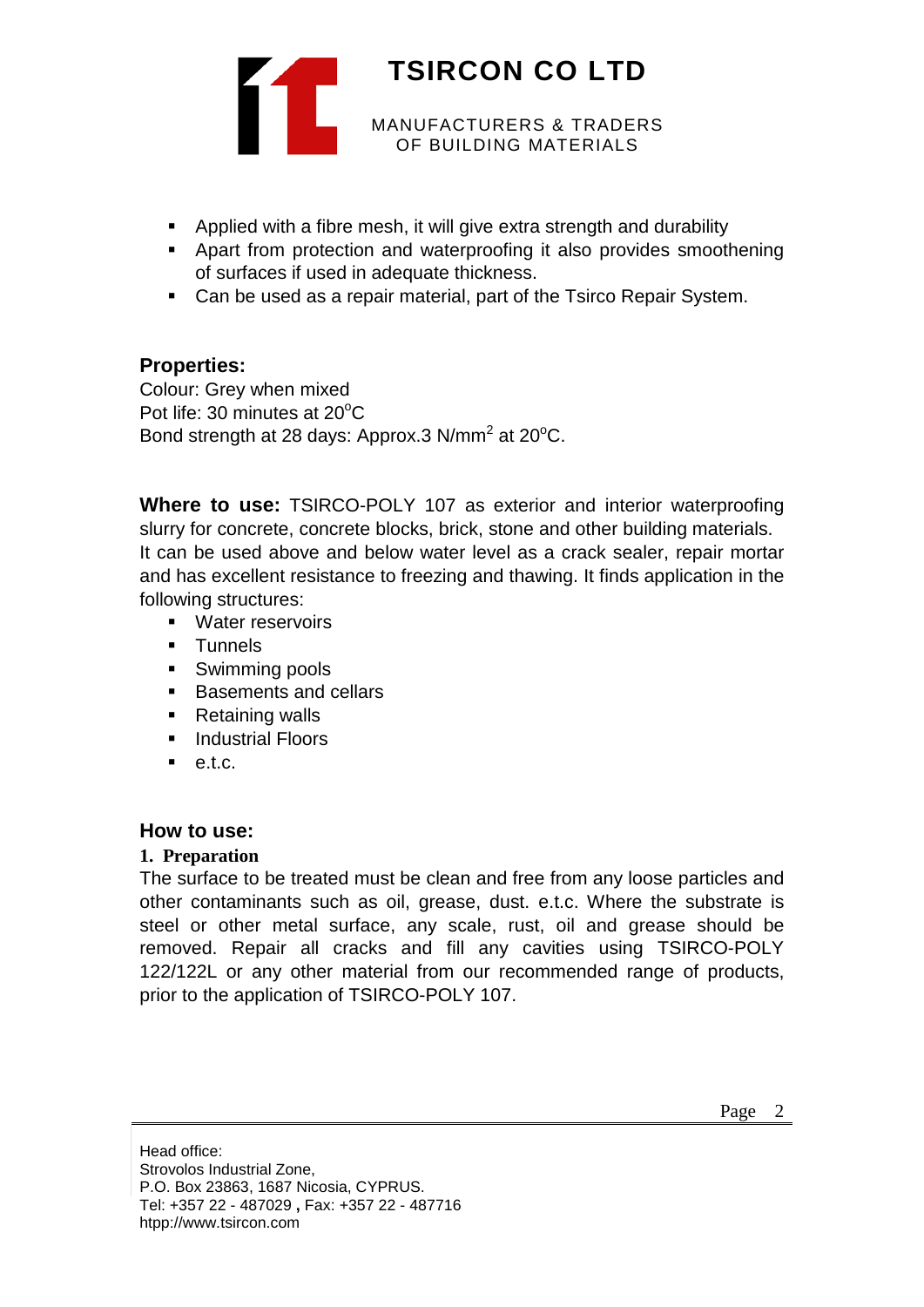

#### **2. Mixing**

When mixing, use a clean container. Put clean water in the container and mix thoroughly, preferably with a slow speed mechanical stirrer, until uniform slurry is achieved. The ratio between water and TSIRCO- POLY 107 to be around 1:4 by weight. Allow the mixture to rest for 3 minutes and then stir again. A trowelable consistency can be achieved by modifying the ratio between water and TSIRCO-POLY 107, i.e. reduce amount of water.

#### **3. Application**

Dampen surface immediately before the application of TSIRCO-POLY 107. Apply material either by stiff brush or trowel. For brush application the material must be of slurry consistency and the brush must be either of hard plastic bristle type or a tampico fiber brush. Paint brush is not recommended. In case that a fibre mesh will be applied, this should be placed between the first and the second layer. After second layer application, rub down the surface using a soft dry sponge to achieve a smooth finish.

#### **4. Curing**

It is not necessary to cure the treated area. Under certain circumstances, curing may be necessary. Obtain advice from our Technical Department.

## **Coverage:**

Coverage depends on type of application as follows:

- a. For waterproofing up to 1m head pressure: 1.2kg/m<sup>2</sup>/coat
- b. For waterproofing above 1m head pressure: 1.5kg/m<sup>2</sup>/coat
- c. For frost protection: 1.5kg/m<sup>2</sup>/coat
- d. For any particular application ask for technical advice. Always apply 2 coats. When waterproofing areas with high water infiltration, 3 coats or more may be required.

## **Application Temperature:**

Minimum application temperature:  $+8^{\circ}$ C.

Head office: Strovolos Industrial Zone, P.O. Box 23863, 1687 Nicosia, CYPRUS. Tel: +357 22 - 487029 **,** Fax: +357 22 - 487716 htpp://www.tsircon.com